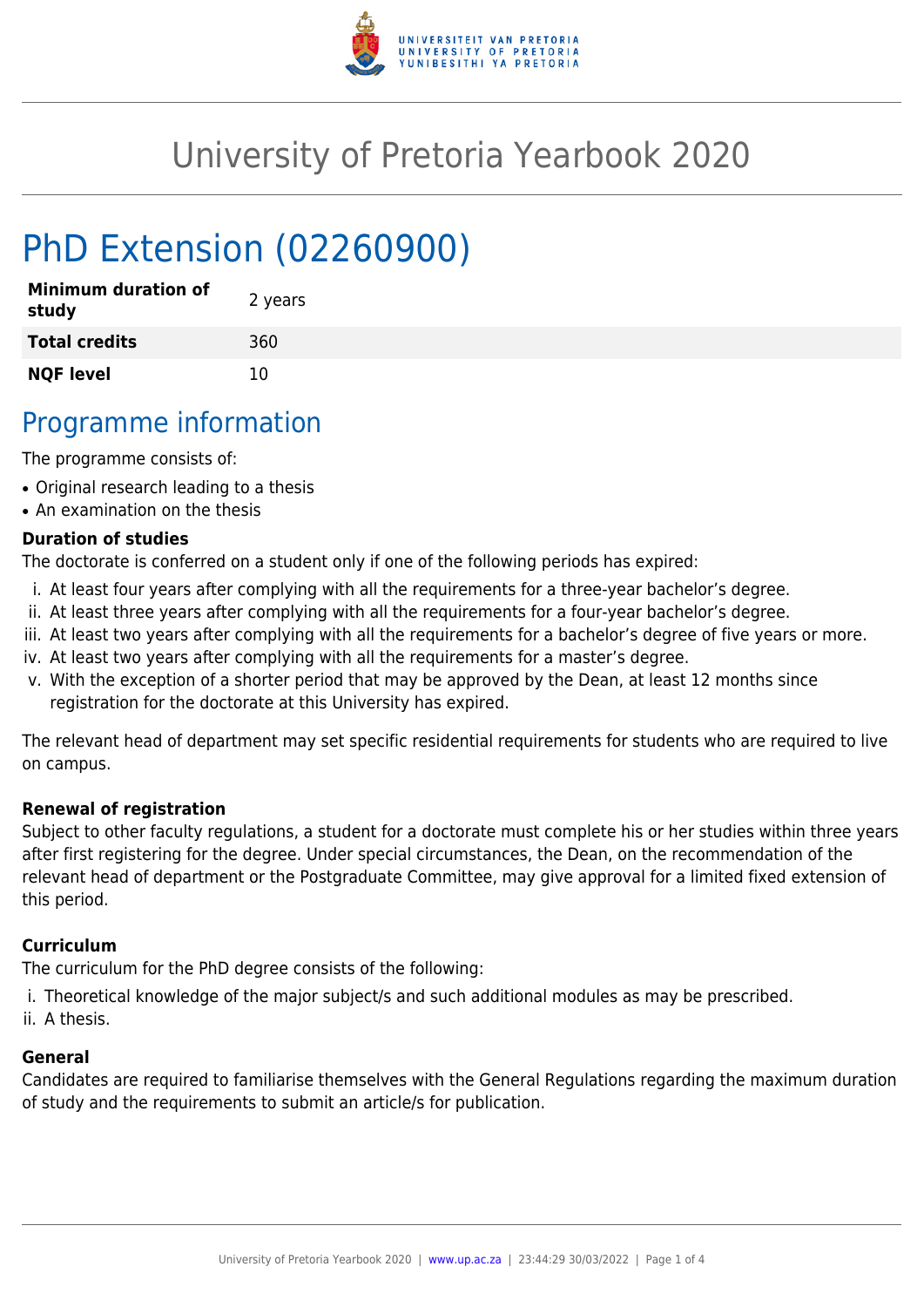

# Admission requirements

- MScAgric or an equivalent applicable degree.
- At least 60% for the dissertation component in the preceding degree

## Examinations and pass requirements

- i. Consult the General Regulations that apply to the calculation of marks.
- ii. In order to obtain the PhD degree the candidate must:
- pass the examinations and the prescribed modules, as determined in the study programme;
- pass the thesis; and
- pass the final examination on the thesis and general subject knowledge.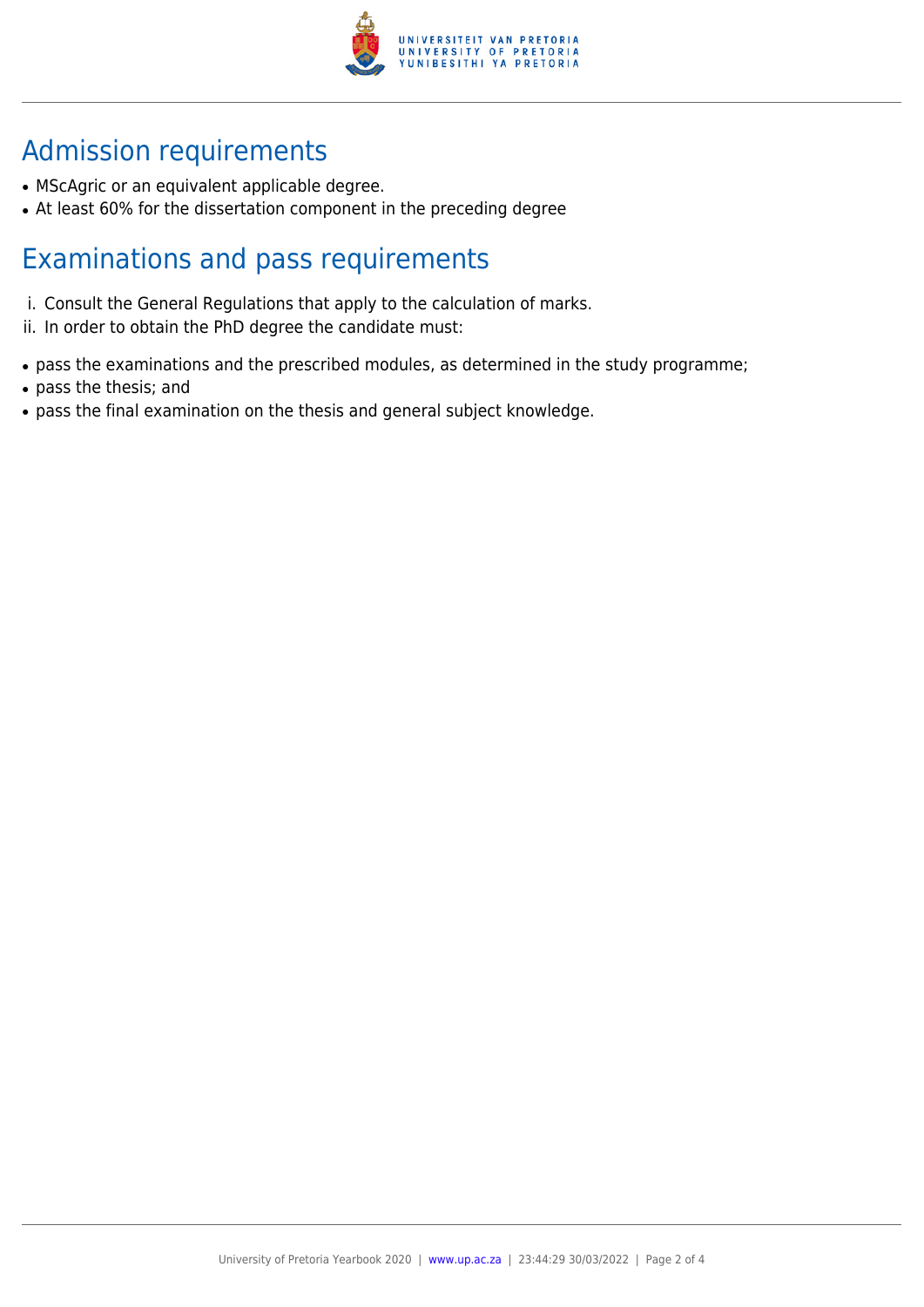

# Curriculum: Year 1

**Minimum credits: 360**

### **Core modules**

#### **Thesis: Extension 990 (AGV 990)**

| <b>Module credits</b>         | 360.00                                            |
|-------------------------------|---------------------------------------------------|
| <b>Prerequisites</b>          | No prerequisites.                                 |
| Language of tuition           | Module is presented in English                    |
| <b>Department</b>             | Agricultural Economics Extension and Rural Develo |
| <b>Period of presentation</b> | Year                                              |